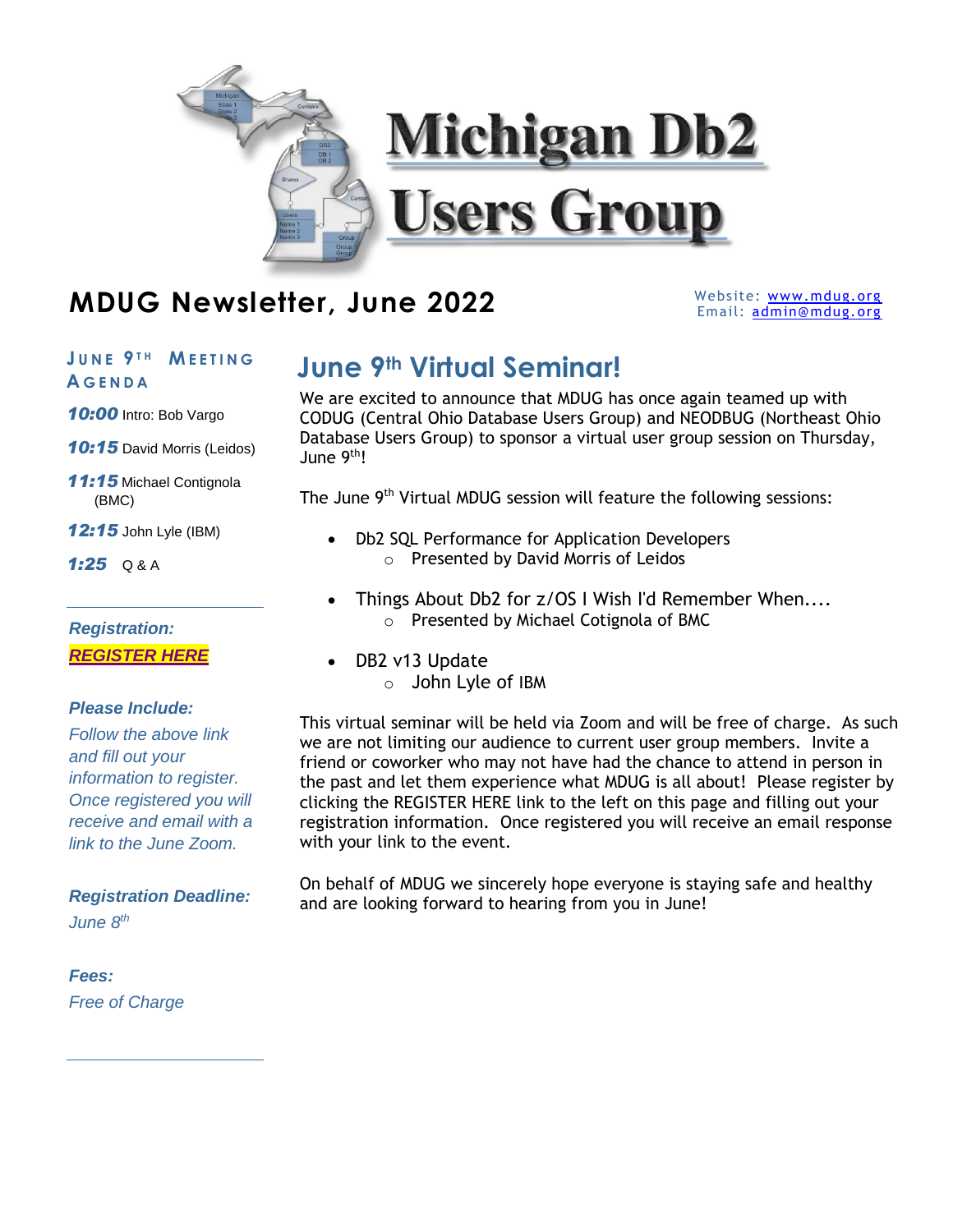## **Presentation Details**

David Morris (Leidos)

David will be presenting on the following topic:

**SQL Performance for Application Developers**

…we will provide more details once we have them

## Michael Cotignola (BMC)

Michael will be presenting on the following topic:

### **Things About Db2 for z/OS I Wish I'd Remember When....**

With all the changes and enhancements made to Db2 over the years, it is getting more and more challenging to know the exact command, syntax or option to use for any given feature/function. Continuous Delivery has not made it any easier. This presentation will cover some of the more overlooked or forgotten options, commands, syntax that could prove to be invaluable in managing your Db2 environment. Intended target audience is for people new to Db2 for zOS, application developers who may benefit from knowing more about the internals of Db2, or people like myself who just can't remember a command, syntax or option and need a refresher.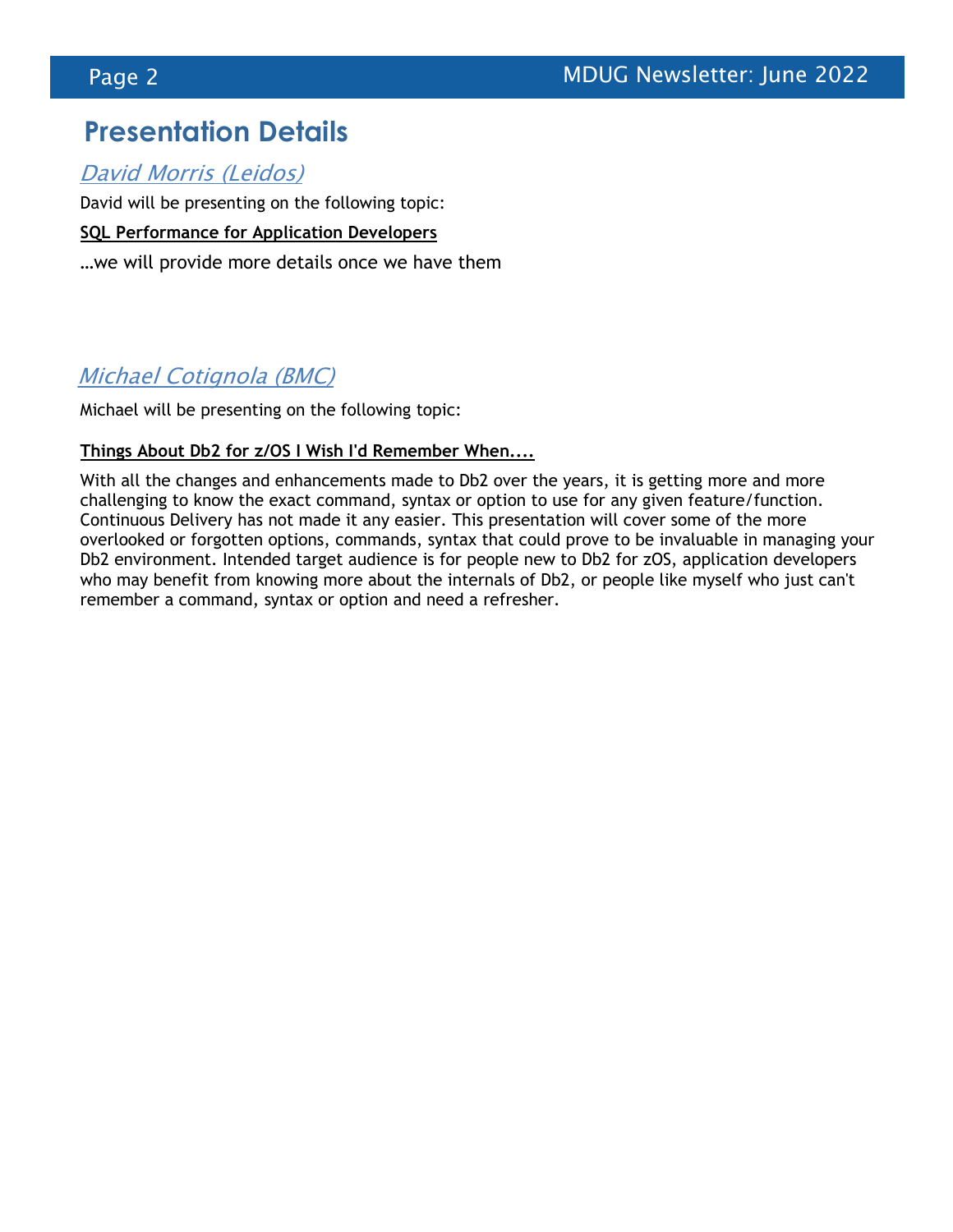## John Lyle (IBM)

John Lyle has worked for IBM at the Silicon Valley Laboratory in the Db2 organization since 1985. Joining Db2 development in 1995, he has worked in the RDS area focusing mostly on the Db2 system catalog, migration and fallback and the data definitional language (DDL) areas as well as the index manager area. He has been the lead designer and implementer of the catalog and fallback changes since V5 and has worked on numerous other development items over the years. John was the lead designer for Db2 9's Clone table function. In V8 - V11 John was the Utility lead for all of the ENFM changes that were made to the Db2 catalog and directory. In V12 John was a development leader and designer in the move to Db2's new continuous development process and also the new Online Migration capabilities.

John will be presenting on the following topic:

### **Db2 v13 Update**

The purpose of this presentation is to introduce the new migration process for the new Db2 13 for z/OS release. The Db2 13 release migration process is significantly different from any previous Db2 release migration. The changes are, in fact, revolutionary. This presentation will detail the Db2 12 continuous delivery process, the Db2 12 to Db2 13 migration process, and go into details regarding application compatibility and the Continuous Delivery process as it relates to Db2 13. Each release brings new migration processes and challenges and this presentation will detail the nuts and bolts of the significant Db2 13 process and procedure changes.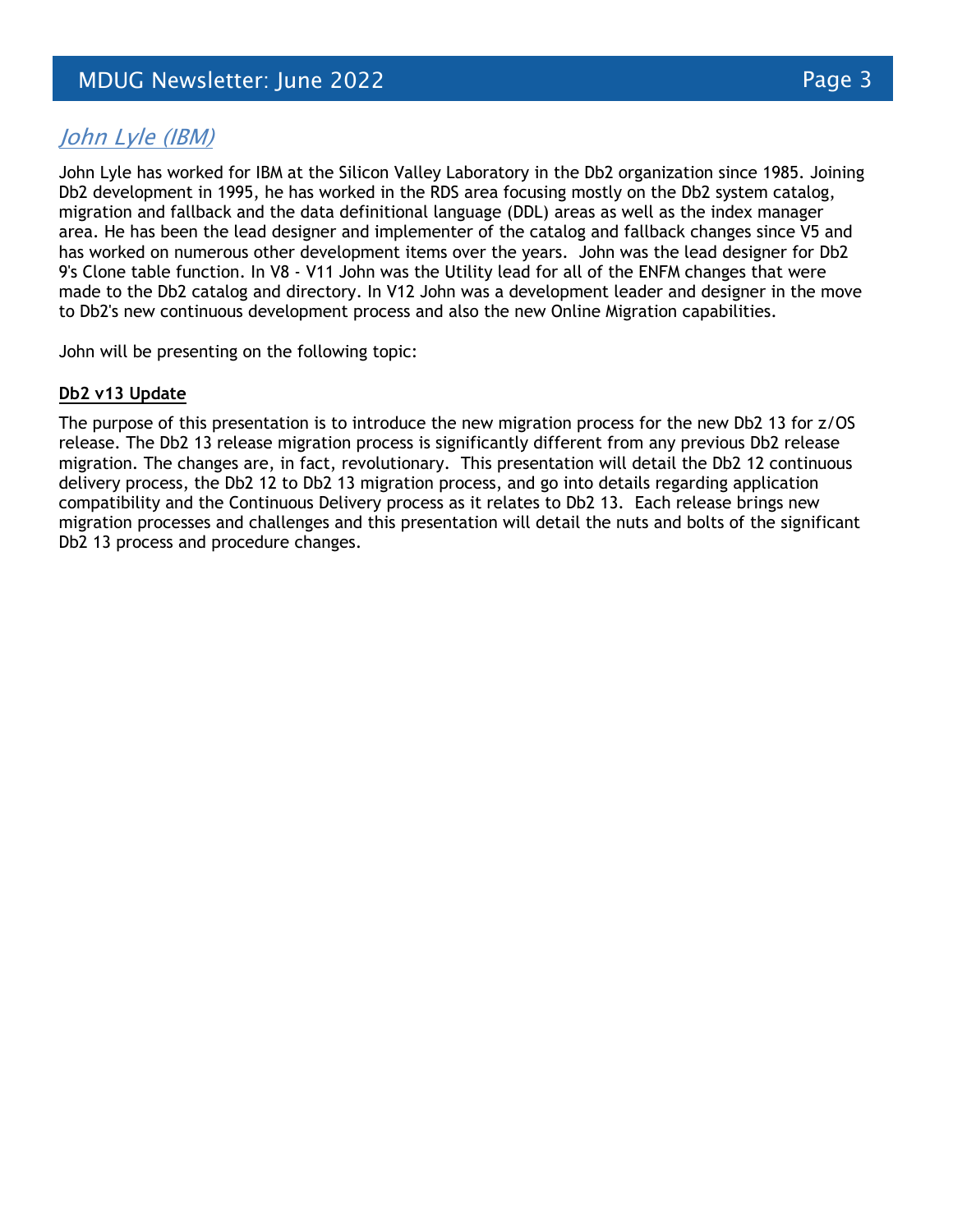## **Seminar Logistics**

### **Day of the Seminar:**

Seminar will be held online via Zoom Meetings. The link provided by MDUG at registration time will take you to the meeting webpage where you can join the Zoom. If you have not used Zoom in the past, you may need to accept the Zoom add-on and allow a small installer to run. Once in the meeting you will have to connect to the audio, either using your PC audio or calling in by phone. Instructions for both will be provided in the audio area of the Zoom.



We ask that you mute your microphone for the majority of the session to avoid background noise over the speakers. Questions can be entered via the chat feature throughout the seminar and the speakers will stop at designated times to respond. At the end of the three sessions, there will be a group  $Q \hat{a}$  A facilitated by Bill Moran of BMC where open discussion can be held verbally on a variety of topics.

#### **Presentation Handouts:**

Seminar presentations will be made be available in soft copy format prior to the seminar and will be posted on the MDUG web site at [www.mdug.org](http://www.mdug.org/) as they are received by the MDUG Board. Speakers will not be bringing hard copies to the seminar. Please check the web site for the presentations prior to the seminar.

Presentations for past seminars are available online at: [www.mdug.org](http://www.mdug.org/) under the "Presentations" section.

#### **Registration:**

You can register yourself by clicking the Registration Link and filling out your information. Once registered, you will receive an email with your link to the Zoom meeting. Registration will be open until end of day on Wednesday, June 8<sup>th</sup>.

#### **MDUG Membership:**

Membership details for a standard year membership are posted on the web site: [www.mdug.org.](http://www.mdug.org/) Due to the constantly changing status of COVID-19, membership handling for the 2020 and 2021 years is being reviewed and details about future in-person meetings are still to be determined. MDUG will relay any pertinent membership information to our members as soon as decisions are made.

#### **Plans for 2022:**

We are still working out logistics for 2022 but rest assured we will be planning several seminars, either virtual or in person!

Typical Annual Membership Fees (to be adjusted once inperson seminars resume)

> *Individual - \$140 Shared - \$180 Corporate - \$540 Vendor - \$540 Meeting - \$60*